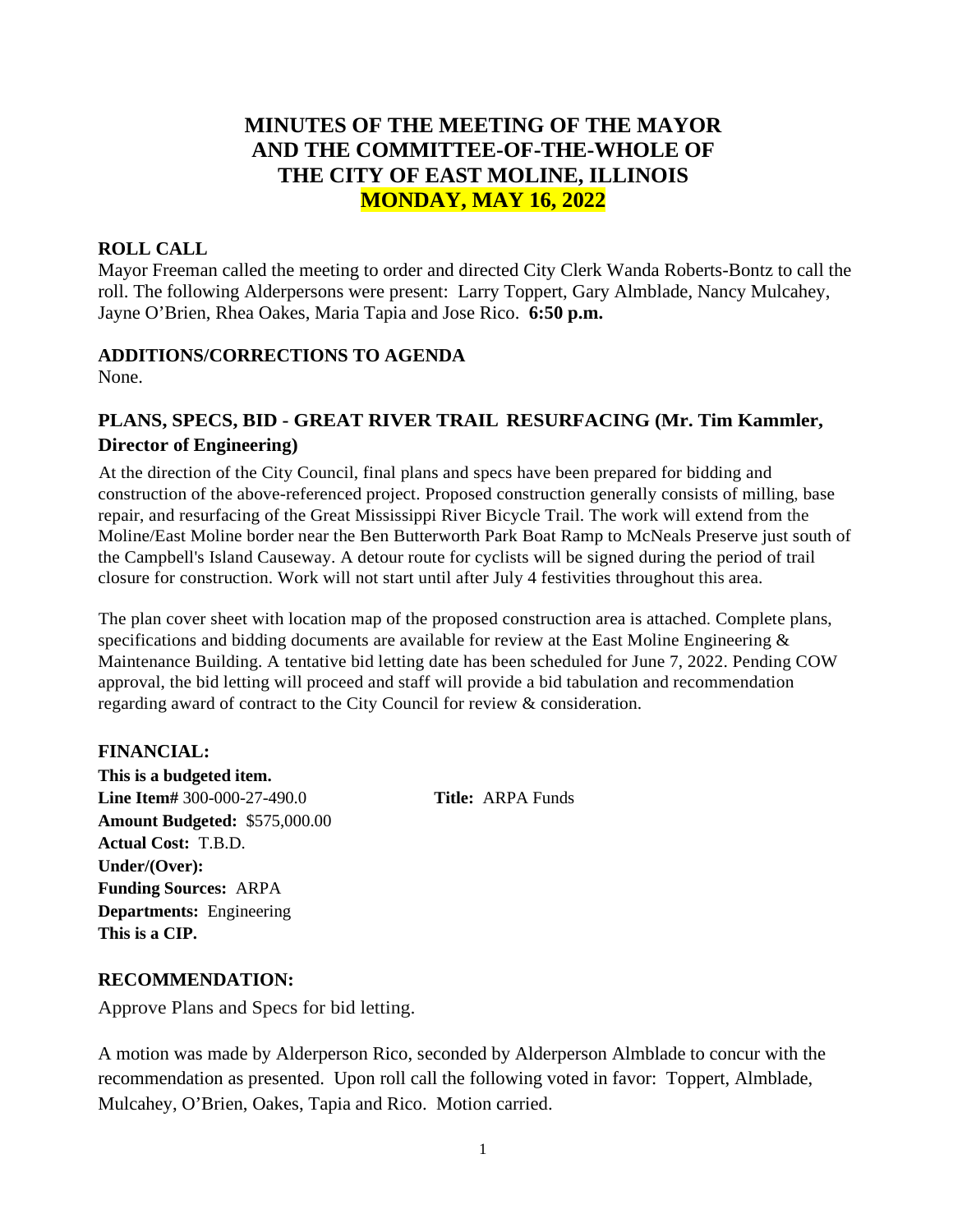# **ORDINANCE SOLICITING BIDS ON 2510 3RD STREET (Mr. Maxeiner, City Administrator)**

At the March 21st COW, staff provided information on a list of properties to sell. Included in that list is a vacant lot located at 2510 3rd Street (PIN #08-35-400-012.) One of the adjoining property owners has expressed an interest in purchasing thelot.

The process requires the approval of an ordinance on which a 3/4 supermajority of the Corporate Authorities(Alderpersons plus Mayor) vote in the affirmative forthe sale. The ordinance must include the location of the property, the current use of the real estate, and any conditions on the future use of the property. Following approval of the ordinance, bidsto purchase the property must be solicited. The property can be sold to the highest bidder or to a bidder representing the best future use of the property for theCity.

**FINANCIAL: This is not a budgeted item. This is not a CIP.**

### **RECOMMENDATION:**

Staff recommends approval of the ordinance authorizing the solicitation of bidsfor 2510 3rd Street and to authorize staff to sell the property to the bidder representing the best future use of the property for the municipality.

A motion was made by Alderperson O'Brien, seconded by Alderperson Oakes to concur with the recommendation as presented. Upon roll call the following voted in favor: Toppert, Almblade, Mulcahey, O'Brien, Oakes, Tapia and Rico. Motion carried.

### **AMENDMENT TO ECONOMIC INCENTIVE AGREEMENT FOR STOP'S SHOWROOM (Mr. Maxeiner, City Administrator)**

#### Description:

In Spring of 2019, the City passed Ordinance 19-11 providing for economic incentives for the completion and operation of Stop's Showroom at 734 15th Ave and the Whiskey Stop at 726/728 15th Ave. In Fall of 2019, Ord 10-27 amended the development agreement changing the reimbursement percentage. To be eligible for a reimbursement of a portion ofthe sales and property taxes generated by these specific projects, the agreement required: 1) the submission of all applications for construction permits by December 1, 2019; 2) obtain permits for construction by January 31, 2020; and 3) completion of construction and receipt of certificate of occupancy for both addresses by December 31, 2020. While the Whiskey Stop is operational, work on Stop's Showroom has notstarted and plans have not been submitted to date.

The developer is requesting a second amendment to the development agreement to change the milestone dates to: 1) application submitted by June 30, 2022; 2) obtain permits for construction by August 31, 2022; and 3) completion and certificate of occupancy by August 31, 2023. Work on 734 15th Avenue was delayed due to financing and complicated by Covid-19 impacts.

# **RECOMMENDATION:**

Staff continue to view this project as a critical piece to our downtown redevelopment efforts. 734 15th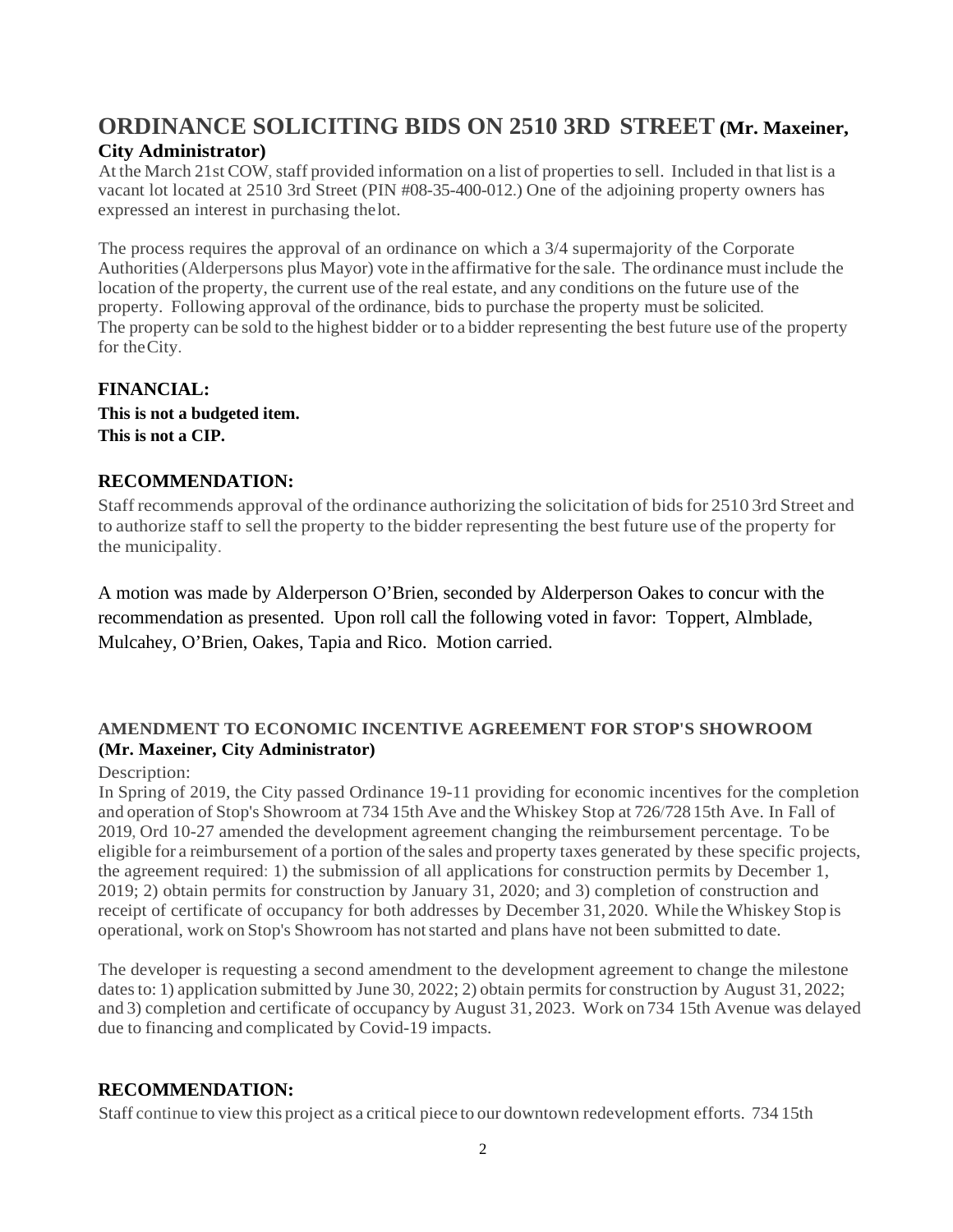Avenue is acrossthe parking lotfrom Runner's Park and ideally located for visibility and impact. The proposed amendment does not change the incentive levels and the clock is ticking on the TIF with a February 2028 expiration date. Staff recommends approval.

### **ADDITIONAL COMMENTS:**

Incentives on this project are project specific meaning property and sales taxes need to be generated from both properties prior to distribution of any incentives. Assuch, the development agreement is structured to minimize risk to the City of East Moline.

### **Mayor Freeman stated that he is PULLING Item #3 and bringing back to the next Committee of the Whole Meeting on June 6, 2022.**

# **MAYORAL APPOINTMENT - LAND BANK LOCAL DIRECTOR (Mayor Freeman)**

The City of East Moline must approve, by resolution, the Mayor's appointment to the local government director for the Quad Cities Land Bank Authority. The local director will represent the City of East Moline in exercising the responsibility of the Land Bank Board as set forth in the Land Bank IGA.

# **RECOMMENDATION:**

Mayor recommends appointing the Finance Director as the local government director.

A motion was made by Alderperson O'Brien, seconded by Alderperson Rico to concur with the recommendation as presented. Upon roll call the following voted in favor: Toppert, Almblade, Mulcahey, O'Brien, Oakes, Tapia and Rico. Motion carried.

# **FEMA PORT SECURITY GRANT (Chief Jeff Ramsey, EMPD)**

A FEMA port security grant opened up for applications on May 13th, 2022. This grant provides funding to state, local and private-sector partners to help protect critical port infrastructure from terrorism, enhance maritime domain awareness, improve port-wide maritime security risk management and maintain or re-establish maritime security mitigation protocols that support port recovery and resiliency capabilities. With us being located along the Mississippi River, we are eligible to apply for this grant. The 6 eligible areas for the grant are:

·Cybersecurity (+20% score boost) ·Soft Targets/Crowded Places (+20% score boost) ·Planning ·Training & Awareness ·Equipment & Capital Projects ·Exercises

For this grant we are seeking an all season 4-person Polaris All-Terrain Vehicle that will be equipped with all necessary emergency equipment to respond to emergencies along the riverfront and at events, particularly in the Bend area (Soft Targets/Crowded Places). This vehicle will have the capability to get into areas squad cars are unable to and have all the necessary equipment to provide security, rescue, and medical should the situation arise. The cost of the Polaris ATV with emergency response package is \$43,409.57 (See attachments). The grant covers the first \$25,000 and then anything over that amount is a 75/25 split. Based on this, our cost would be \$10,852.39, which would be paid with either drug asset forfeiture funds, department project funds, or the motor pool fund to be determined at that time.